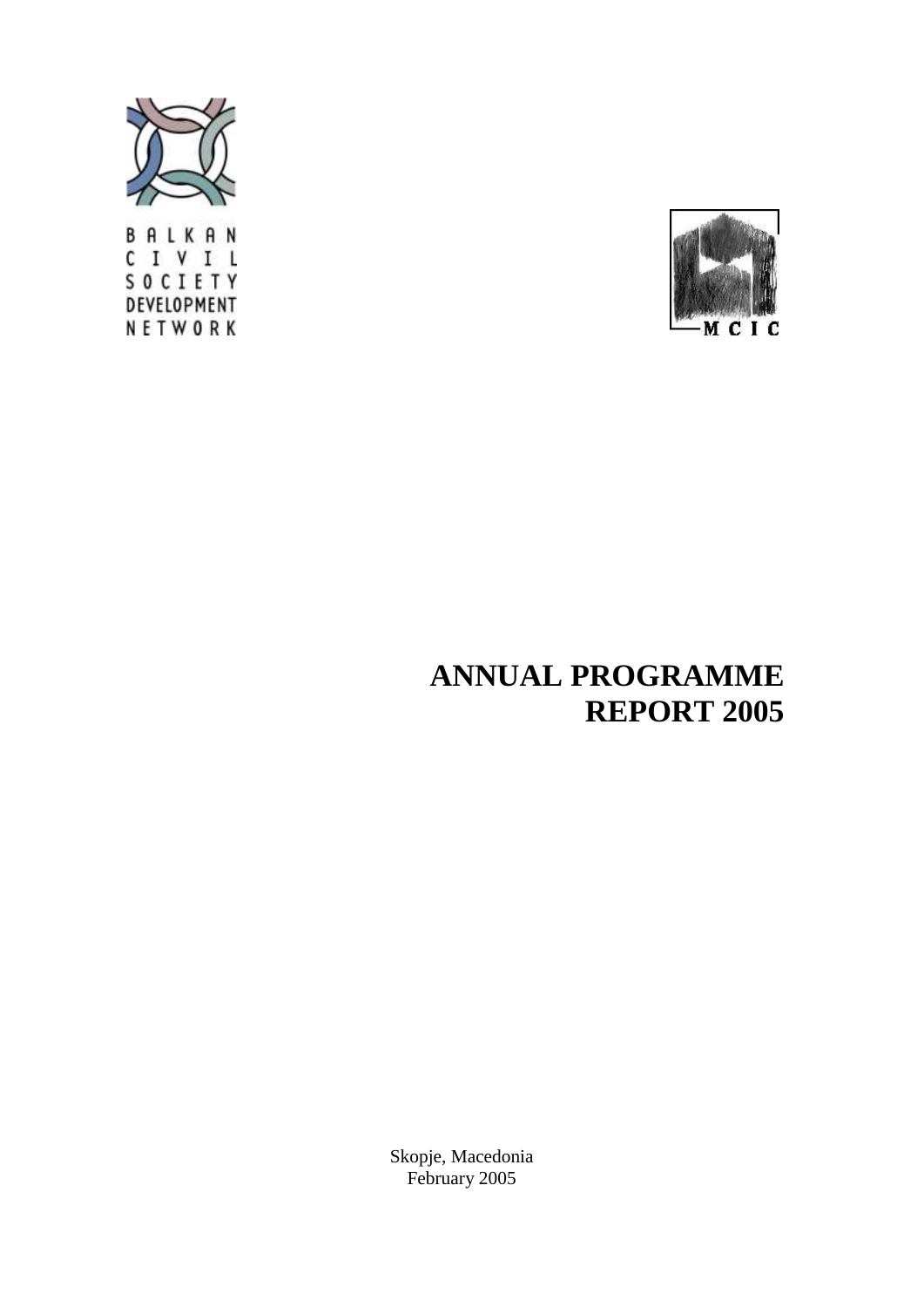# **Contents**

| 3.2.1. Capacity-building in EU funding, lobbying and advocacy ( $Ist$ priority area). 6 |  |
|-----------------------------------------------------------------------------------------|--|
|                                                                                         |  |
|                                                                                         |  |
| 6. BOTTLENECKS, PROBLEMS AND SOLUTIONS11                                                |  |
|                                                                                         |  |
|                                                                                         |  |
|                                                                                         |  |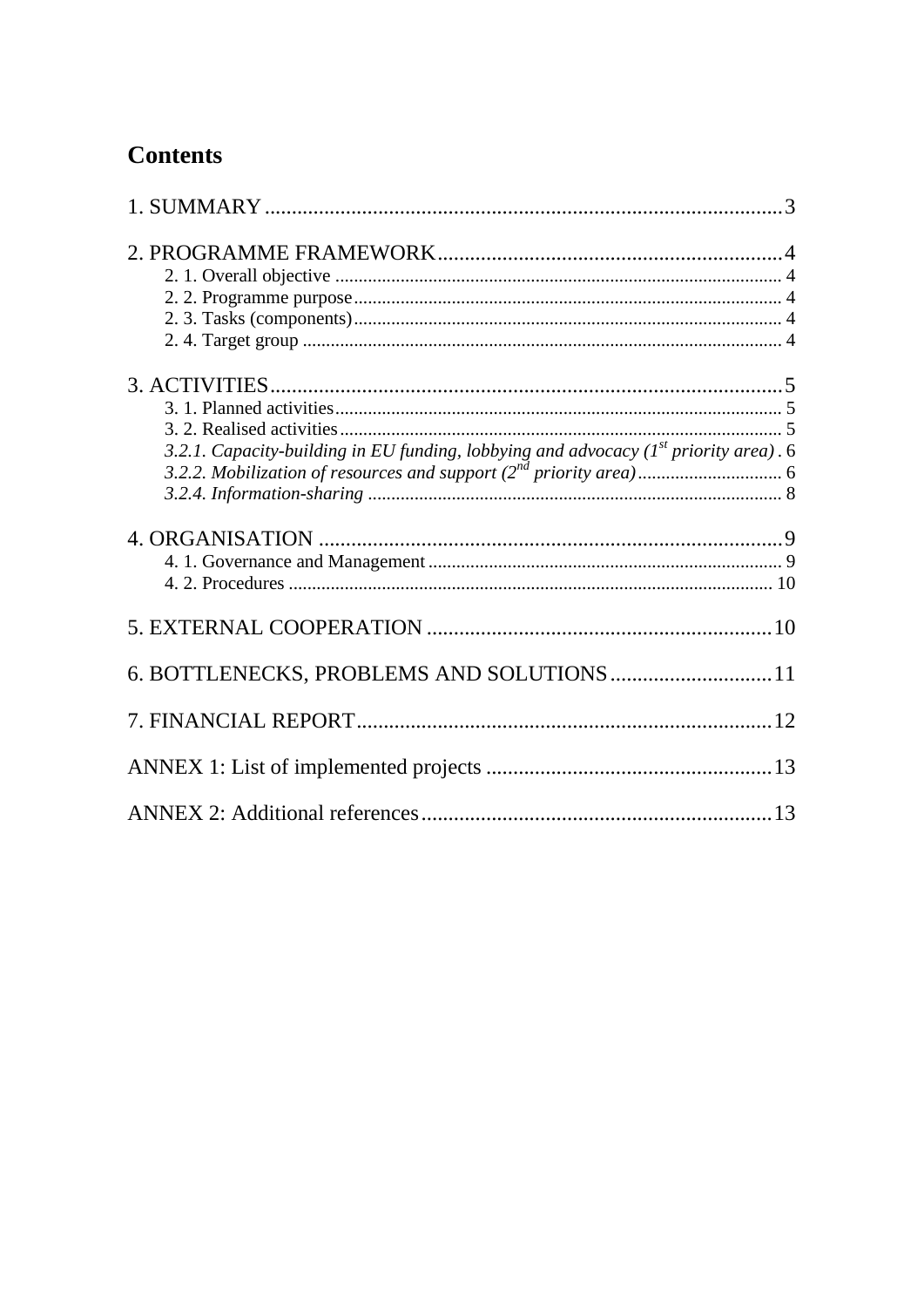### <span id="page-2-0"></span>**1. SUMMARY**

Balkan Civil Society Development Network (BCSDN) was commenced in December 2003 based on the Capacity Building Hub initiative, started in 2000 as a part of the World Council of Churches South East Europe Ecumenical Partnership. BCSDN is a network of 12 civil society and ecumenical organizations from 7 countries and territories in South East Europe (Albania, Bulgaria, Croatia, Macedonia, Romania, Serbia and Montenegro and Kosovo). Its vision is commitment to sustainable peace and stability, prosperity, harmony of societies in the Balkan region. Its mission is to strengthen civil society through developing indigenous civil society concepts, practices and empowering civil society actors.

The current Programme is based on the needs assessment of all member organizations and forms the basis for network's plan of action for the period 2004-2006. It builds on past cooperation between members and successful implementation of a threeyear capacity-building programme Capacity Building Hub 2001-2003. The network is based on partnership among member organizations, which share a common vision and mission and have similar capacity-building needs and resources. The Programme is managed by the Macedonian Centre for International Cooperation (MCIC), Skopje, Macedonia. Therefore, MCIC is the seat of BCSDN Secretariat.

The overall objective of the Programme is to contribute to development of capacities and strengthening of cooperation in civil society in the Balkans. The specific objective and purpose of this Programme is to increase individual/staff and organizational capacity of relevant CSOs and their cooperation in the Balkans. The main goals within the Programme purpose are: to improve/mediate financial constraints of CSOs through improved skills and knowledge about mobilization of resources and support; to improve cross-border and cross-sector cooperation; and to improve quality standards, skills and knowledge among CSOs.

Thus, the Programme develops package of services needed in order to develop capacities and strengthen cooperation in the civil society in the Balkans; namely through partner organizations targeted in this Programme. Besides information-sharing, capacitybuilding packages consisting of tailor-made training/ToT; exchange/exposure/ consultancy visits; and workshops are the core activities of this Programme. Identified areas of common expertise that need to be strengthened are: 1) EU fundraising, lobbying and advocacy; 2) resource and support mobilization and 3) ethic standards in training and consultancy. The Programme also promotes regional cooperation and build capacities (through Working Groups) in the following specific areas of work: gender and antitrafficking; decentralization; corporate social responsibility and anti-corruption and diaconal practices.

In 2005, BCSDN concentrated on implementation of remaining activities on EU funding, lobbying and advocacy  $(1<sup>st</sup>$  priority area), start of activities on mobilization of resources and support  $(2<sup>nd</sup>$  priority area) and Working Groups on special issues (diaconal practices, decentralization). Out of 8 originally planned projects, 7 were implemented. One project will continue implementation in 2006. The difference between planned and realized projects is due to long contracting procedure (from July to December) with the European Commission, which awarded a two-year support to already planned and some new activities of the network.

On organizational level, the second Steering Group meeting took place on 1-2 April in Tirana, Albania. Based on consensus by all member organizations, Center for Development of NGOs (CRNVO), Montenegro became the  $12<sup>th</sup>$  member of the network. The Secretariat promoted the network and its work on several occasions (Networking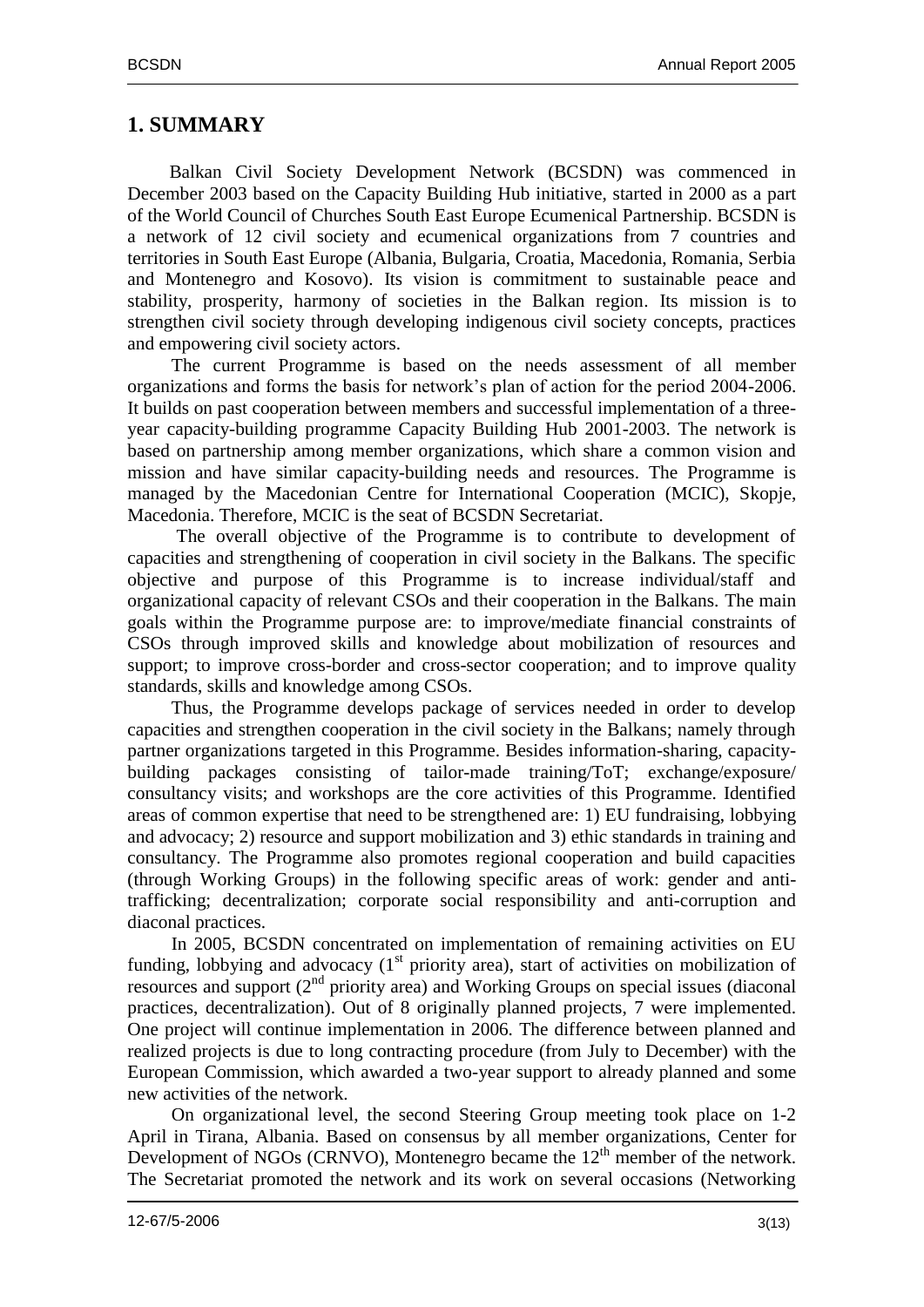conference for NGOs in SEE, EuroBalkans Foundation, Belgrad, SCG 25-26 June; East West Institute NGO Council Meeting, Ohrid, Macedonia 22 July; EU and Strengtening Civilc Dialogue, Zagreb, Croatia, 30 September). Cooperation with APRODEV also continued and BCSDN activively participated in creation of its new capacity-building programme 2006-9. Under the APRODEV programme, BCSDN became permanent member of the APRODEV Working Group on Central, Eatsern Europe and Central Asia, which manages the programme.

### <span id="page-3-0"></span>**2. PROGRAMME FRAMEWORK**

#### <span id="page-3-1"></span>**2. 1. Overall objective**

The vision of the network is to strive towards sustainable peace and stability, prosperity, and harmony of societies in the Balkan region. Its mission is to strengthen civil society through developing indigenous civil society concepts, practices and empowering civil society actors in the Balkans. Its overall objective within the framework of this Programme is to contribute to development of capacities and strengthening of cooperation in civil society in the Balkans.

#### <span id="page-3-2"></span>**2. 2. Programme purpose**

The specific objective and purpose of this Programme is to increase individual/staff and organizational capacity of relevant CSOs and their cooperation in the Balkans.

The main goals within the Programme purpose are:

- to improve/mediate financial constraints of CSOs through improved skills and knowledge about mobilization of resources and support;
- to improve cross-border and cross-sector cooperation;
- to improve quality standards, skills and knowledge among CSOs*.*

#### <span id="page-3-3"></span>**2. 3. Tasks (components)**

Tasks to be fulfilled are:

- Identification of specific, targeted and tailor-made capacity building activities;
- Planning of capacity building activities;
- Promotion of partnership and cooperation through information-sharing;
- Implementation and monitoring of all activities.

#### <span id="page-3-4"></span>**2. 4. Target group**

The Programme is aimed at a two-fold target group: members and other relevant intermediary CSOs in Balkan countries.

- 1. Members:
	- National CSOs:
- Albania: Albanian Civil Society Foundation (ACSF);
- Bulgaria: Women's Alliance for Development (WAD);
- Croatia: Non-profit's Information and Training Centre (NIT), Education for Organizations in Civil Sector (EOS);
- Macedonia: Macedonian Centre for International cooperation (MCIC);
- Romania: Opportunity Associates Romania (OAR);
- Serbia and Montenegro (including Kosovo): Center for Development of NGOs (CRNVO), We Are With You (WAWY).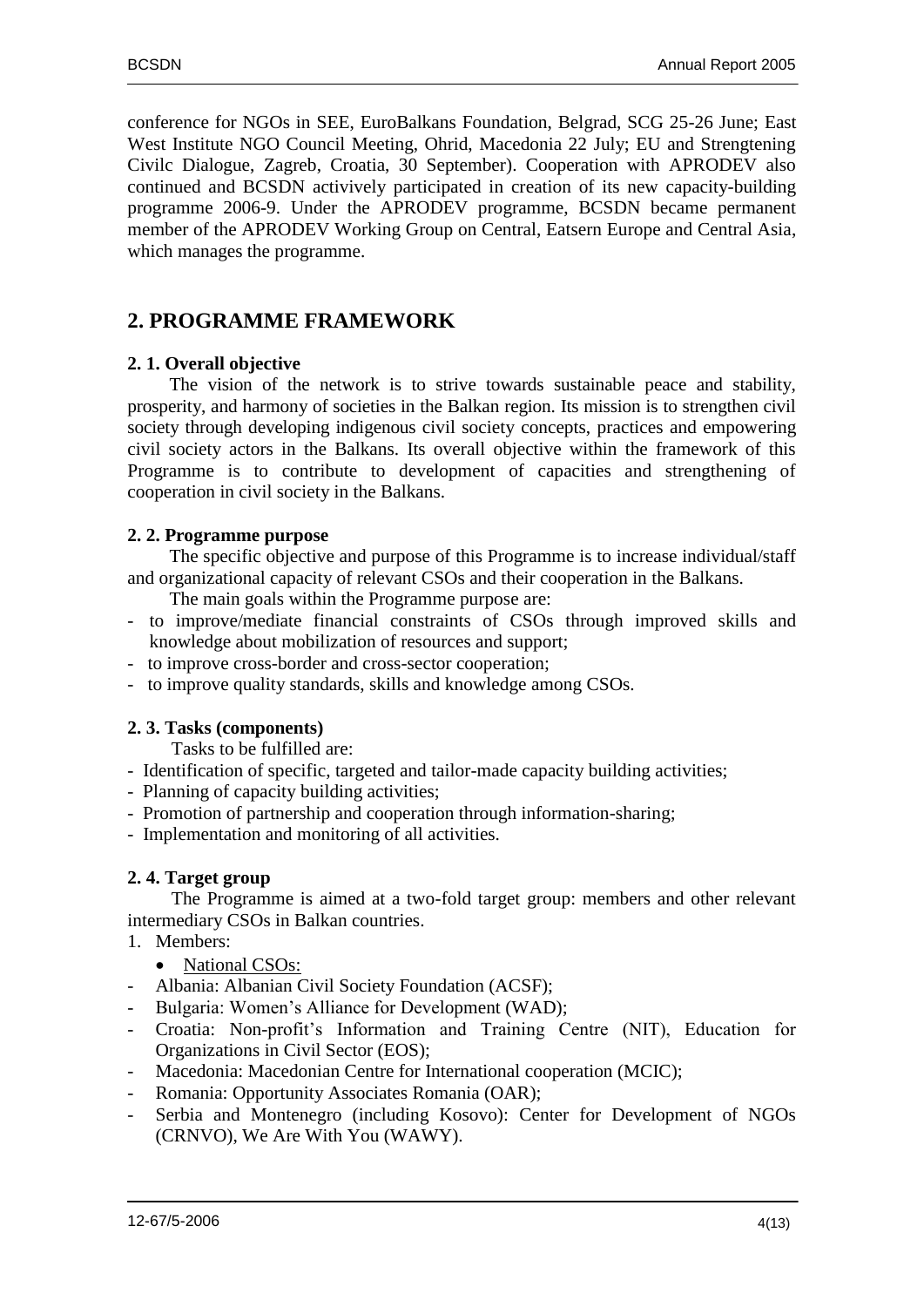- Ecumenical and/or church-related organisations:
- Albania: Diakonia Agapes;
- Bulgaria: Pokrov Foundation;
- Romania: Ecumenical Association of Churches in Romania (AIDRom);
- Serbia and Montenegro (inc. Kosovo): Ecumenical Humanitarian Organization (EHO).

2. Other intermediary CSOs in Balkan countries:

These organizations are to be selected additionally, based on the theme or/and existing partnerships and cooperation with organizations and networks in the region.

### <span id="page-4-0"></span>**3. ACTIVITIES**

#### <span id="page-4-1"></span>**3. 1. Planned activities**

The Programme envisages development of capacity-building package of services needed in order to develop capacities and strengthen cooperation in the civil society in the Balkans. This is primarily targeted at BCSDN member organizations. Besides information-sharing, capacity-building packages consisting of tailor-made training/ToT; exchange/exposure/consultancy visits; and workshops are the core activities of this Programme. Identified areas of common expertise that need to be strengthened are: 1) EU fundraising, lobbying and advocacy; 2) resource and support mobilization and 3) ethic standards in training and consultancy. This Programme also promotes regional cooperation and build capacities (through Working Groups) in specific areas of: gender and anti-trafficking; decentralization; corporate social responsibility and anti-corruption and diaconal practices.

In 2005, BCSDN planned continuation of different capacity-building activities in the 1 st priority area (EU funding, lobbying and advocacy), cooperation on specific areas (WG on diaconal practices and decentralization) and start of activities on  $2<sup>nd</sup>$  priority area (resource and support mobilization). These included: trainings, exchange activities (exchange and exposure visits, backstopping/coaching) and workshops. Planned information-sharing and promotion activities were: programme promotion, website, Newsletter, calendar of events, Balkan Civic Practices. All together, 8 projects were planned.

#### <span id="page-4-2"></span>**3. 2. Realised activities**

Based on the Programme 2004-6, BCSDN realized 7 projects in 2005, among which one project was extended from 2004 and one was opened in 2005 and extended to 2006 (see list of implemented projects in Annex 1). Within the framework on these projects: 2 trainings, 4 exchange activities, one workshop, one publication, regular monthly Newsletter, up-date of website (including new funding database) and regular weekly e-mail alerts, i.e. all together 11 activities, were implemented. One training and conference were implemented as additional (unplanned projects). Small project funds activities were started, but as a separately funded project.

<sup>-</sup>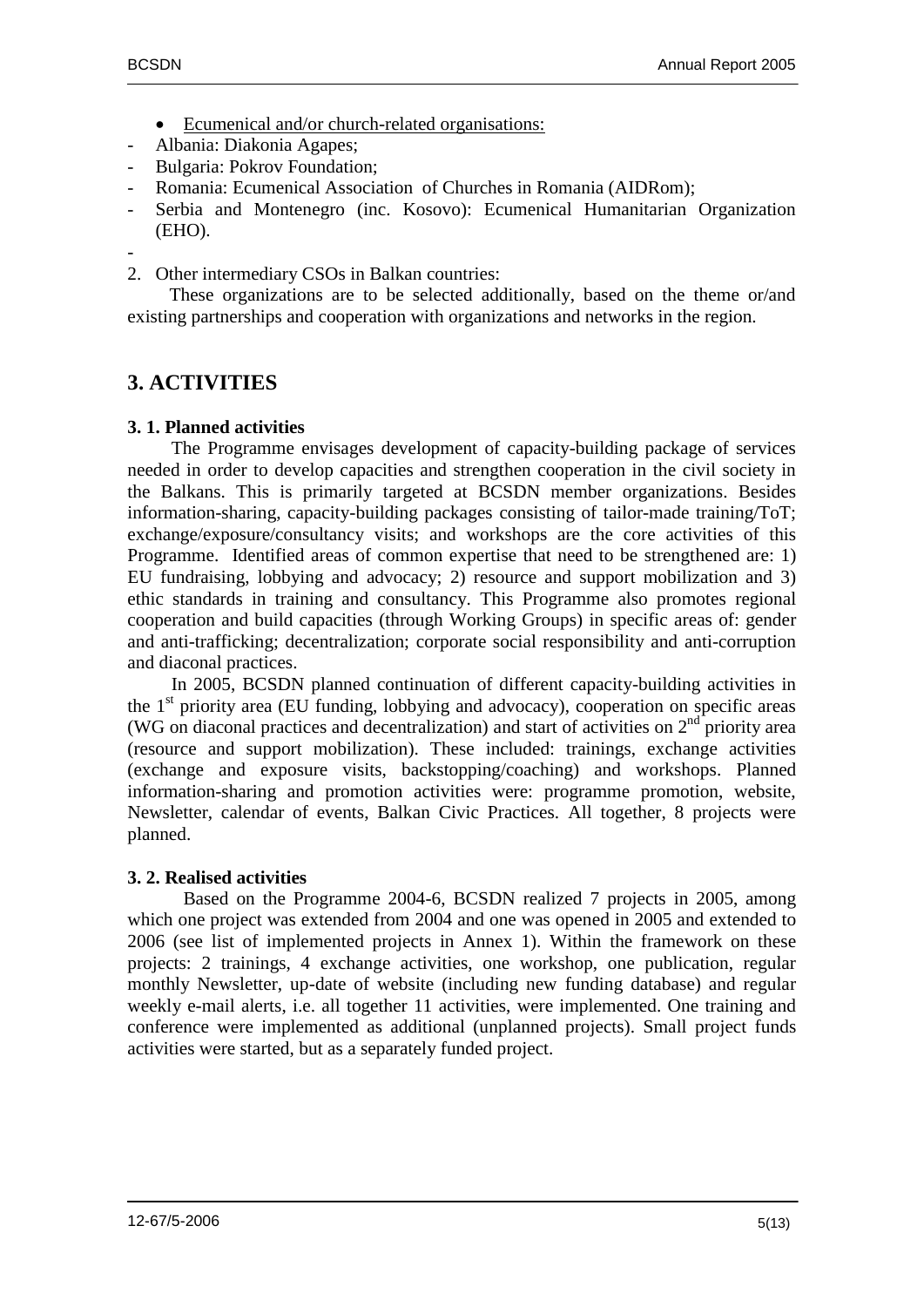#### <span id="page-5-0"></span>*3.2.1. Capacity-building in EU funding, lobbying and advocacy (1st priority area)*

#### Exchange and exposure visits

One exchange visit was realized between Pokrov Foundation, Bulgaria and Philanthropy, SCG. The exchange visit took place between 13 and 18 May in Belgrade when 2 Pokrov Foundation staff visited Philanthropy premises and projects to learn more about their activities and plan for joint activities in the future. Two Philanthropy staff returned their visit to Pokrov Foundation headquarters and projects in Sofia, Bulgaria between 13 and 16 June. The visits resulted in developing concrete ideas for further cooperation in the field of elderly, prevention and volunteers.

Several exposure visits were also realized, among them participation of BCSDN members and partners to MCIC annual Consortium meeting, which was held in Skopje, Macedonia, 24-26 May. One partner organization joined the meeting to learn more about MCIC and exchange ideas with the donors. In cooperation with APRODEV, exposure visit to its General Conference: *Sustainable Development in European Integration: the Role of Civil Society Organizations* (7-9 November, Brussels, Belgium) was realized. Two BCSDN members (OAR, Romania and WAD, Bulgaria) took part in the conference with BCSDN support, while other members participated with own or APRODEV support. The conference enabled exposure to EU Brussels-based stakeholders in time when new EU financial framework 2007-13 is being negotiated and thus, gave partners the possibility to learn and give their views on impact of EU policies and programmes in their countries. The BCSDN Coordinator also participated in regular meetings of the APRODEV Central and Easter European Working Group-now Working Group on Central, Eatsern Europe and Central Asia (4 March, 13 September, 10 November) in charge of managing the APRODEV capacity-building activities. BCSDN became member of the Working Group under the new APRODEV programme 2006-9.

#### Workshop

In cooperation with the European Commission Delegation in Skopje, a public lecture titles *Bulgaria's Experience in the Process of Integration into the European Union* by Bulgarian Minister for European Integration was organized on 27 May in Skopje, Macedonia. The lecture focused on the importance of internal coordination and communication campaign in the process of negotiation for the membership status. Around 250 participants, from different institutions such as ministries, local government, parliament, religious communities, media, CSOs, international organizations attended the lecture.

### <span id="page-5-1"></span>*3.2.2. Mobilization of resources and support (2nd priority area)*

#### **Trainings**

At the end of the first quarter 2005, preparations for implementation of activities under 2nd priority area, i.e. mobilization of resources and support, started. A questionnaire for needs assessment of member organizations was send and returned by 7 (out of 11) members. Terms of reference for implementation of all activities in the 2nd priority area were prepared based on feedback received in the questionnaires. The first training on mobilization of resources took place between 27 June and 1 July in Romania. The training was delivered by member organization Opportunity Associates Romania and focused on approach to business sector and income-generation activities. The event was attended by 15 participants, representatives from 6 BCSDN members. The 5-day training also included visits to two case study organizations.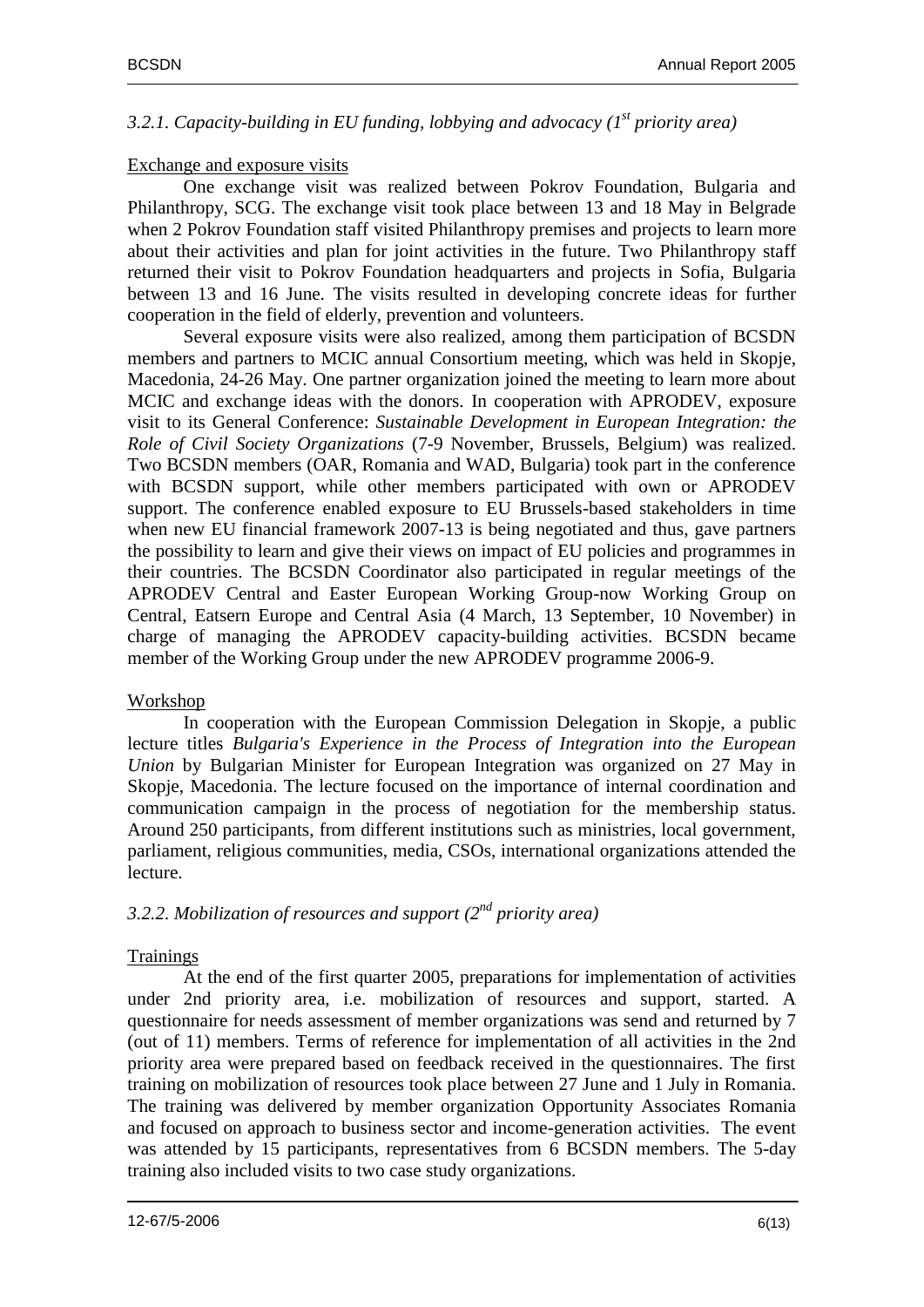Additionally, the BCSDN Secretariat managed training on mobilization of resources for Christian Aid Kosovo partners. The training was held between 10 and 13 February in Ohrid, Macedonia and was conducted by a joint trainer team from MCIC and EHO, both BCSDN member organizations. This training enabled the use of BCSDN training resources and transfer of know-how between BCSDN members and other CSOs in the region, thus presenting a positive example of cooperation between BCSDN members.

Other planned activities (e.g. training, exchange activities, workshop, publication) on this priority area have not been realized in 2005. In July 2005, the European Commission awarded BCSDN with a two-year support for its activities, among which were also activities on this priority area. The signing of the contract which enabled continuation of resumed activities only took place in December 2005. Thus, implementation of these activities will continue as of January 2006.

#### Funding database

With the help of intern engaged at the BCSDN Secretariat, a database of 106 funding sources was created and published on the BCSDN website. For each funding source, the database includes information on area it supports; geographical coverage; type of support and deadline. It is searchable for any of the above area or in alphabetical order. The aim of the database is to provide timely and accessible information to BCSDN members and other CSOs on funding opportunities.

#### *3.2.3. Working Groups on special issues*

Four Working Groups (WGs) were launched at the Annual BCSDN Partnership/Steering Group meeting in May 2004 in Skopje, Macedonia. Their aim is to promote dialogue, exchange and cooperation between BCSDN members and other interested CSOs in areas of special interest to civil society. Namely, gender and antitrafficking; corporate social responsibility and anti-corruption; decentralization; and diaconal practices, each under auspices of one lead organization – BCSDN member. Additionally, Working Group on vision and mission was established in 2005 with the aim to define vision, mission and membership criteria for joining the network.

The first Working Group meetings on the topic diaconal practices and decentralization were held in 2005. The other two meetings haven't been scheduled yet. The Working Group on diaconal practices meeting was organized by EHO in Novi Sad, SCG between 11 and 13 May. Representatives from 4 BCSDN members and 4 local faith-based organizations came together at the meeting to share their past and future challenges. Participants developed a joint plan of action which included: continuation of contacts between the representatives on this topic; identification of funding possibilities for future exchange visits between organization working in diaconia and other joint activities; organization of research, collection, analysis and publication of data on reality of diaconal work; best practices and success stories; organization of international diaconal conferences; training and volunteer camp.

The second Working Group meeting on decentralization took place in Skopje, Macedonia between 9 and 10 December under the title *Democratization & Development in Local Communities: Problems and Challenges in the Balkans*. The meeting was held in the framework of the 5th NGO Fair – Forum of Civil Society in Macedonia organized by MCIC in Skopje, Macedonia. Decentralization was the main topic of this year's Fair. In the two days, the workshop brought together around 20 participants from 7 countries from the region to share and exchange their experiences on the topic. The main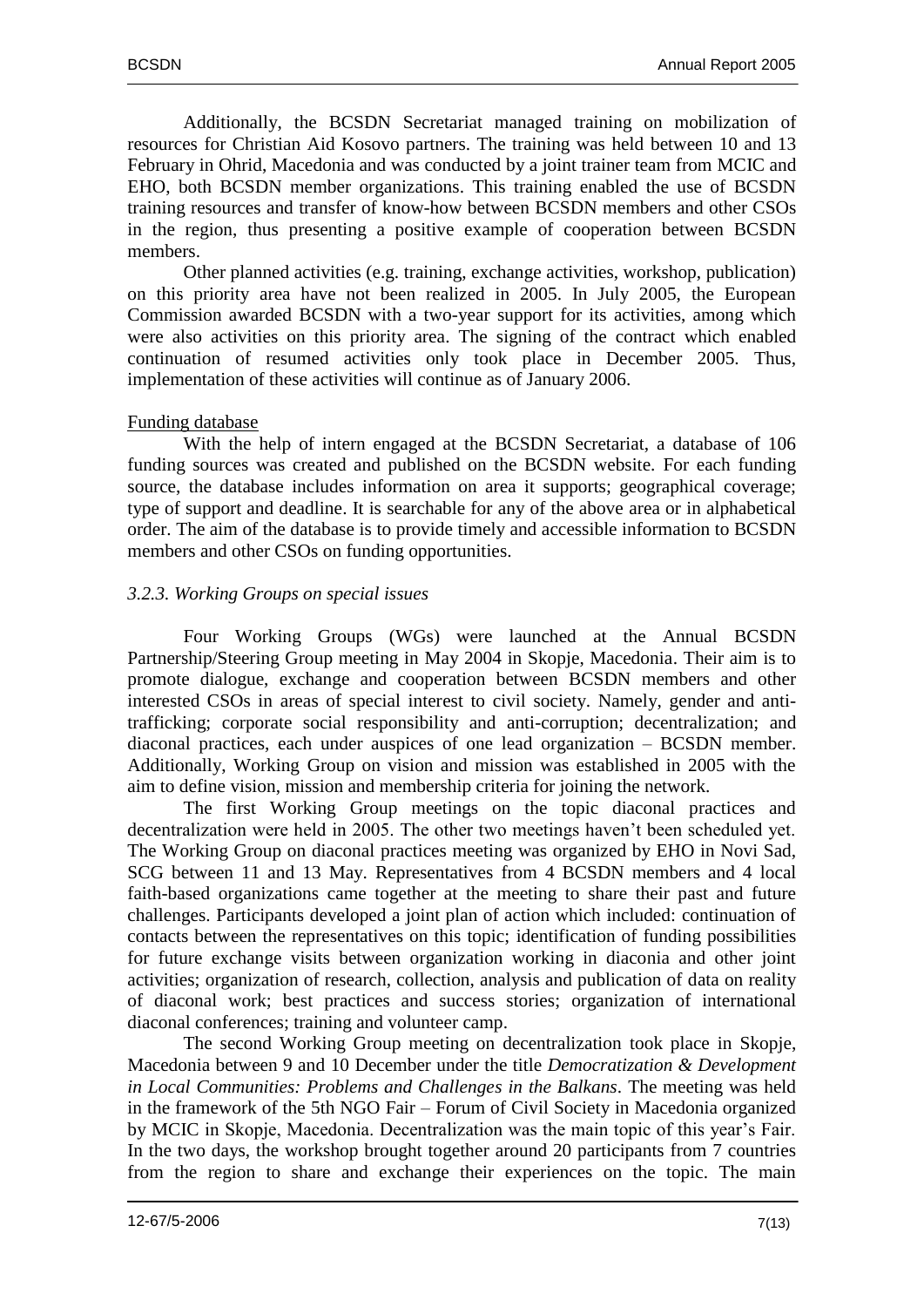conclusions of the meeting was a mixed picture and experience in the region in terms of: political/legal framework (in some parts passed legislation, challenges faced on implementation level (e.g. Montenegro, Croatia, Macedonia), while in other parts chaotic legal framework due to unclear political status, which hinders existence of CSOs and cooperation with municipalities (e.g. Vojvodina); practice (difference in bottom-up vs. top-down processes as well as models (e.g. cross-border cooperation, community-based groups) used in promoting cooperation and inclusion of CSOs in decentralization process); future (funding possibilities for cross-border regions and municipalities mainly from EU (new Neighbourhood Programme), while capacities need to be developed on local level to absorb these funds).

#### <span id="page-7-0"></span>*3.2.4. Information-sharing*

#### Programme promotion

With the help of an intern, a database of over 500 CSOs and other civil society actors from the region and wider was compiled. A promotion mailing with basic information about BCSDN and possibilities for cooperation was send to them. Around 40 positive responses to the mailing were received.

#### Website

BCSDN website consists of basic information about the network, its activities and updates on funding, opportunities, network documents and reports. The website is registered under an independent domain name [http://www.balkancsd.net.](http://www.balkancsd.net/) The website is updated daily and maintained by the Secretariat. The website has been visited 2,036 times between January and December 2005 (or approx. 228 visits on average/month). Considerable increase in visits is reported between July and August (promotion) and November and December (call for internship).

The new funding database with 106 funding sources with a search engine has been developed (see more 3.2.2.). Cover story from each of implemented activities was published on the BCSDN website, including pictures, event reports, handouts, minutes, in order to provide information to partners and interested CSOs about BCSDN activities.

#### Mailing list

BCSDN mailing list has been created in January 2004. Between January-December 2005, 72 messages have been exchanged. On average, this is 6 messages per month or 1.5 messages per week. The total number of list members is 35. Since January 2005, 12 new members joined the list. It is designed as a public discussion group (organized through yahoo group service) at [balkancs@yahoogroups.com.](mailto:balkancs@yahoogroups.com) The purpose of the mailing list is to enable direct and simultaneous communications between member organizations. The list is used to communicate and inform members about initiatives, announcements, development in the network etc. Subscription to the mailing list is possible directly at <http://groups.yahoo.com/group/balkancs/> or by invitation of the moderator (BCSDN Coordinator).

#### Weekly e-mail alerts

Regular weekly e-mail alerts are sent out to all members and other interested CSOs every Friday. 43 issues have been published in 2005. Each weekly e-mail alerts consists of information such as news, funding, training and education opportunities and new publications. According to the web survey conducted among BCSDN users, this is one of the most useful services in their work. In 2005, the weekly e-mail alerts have been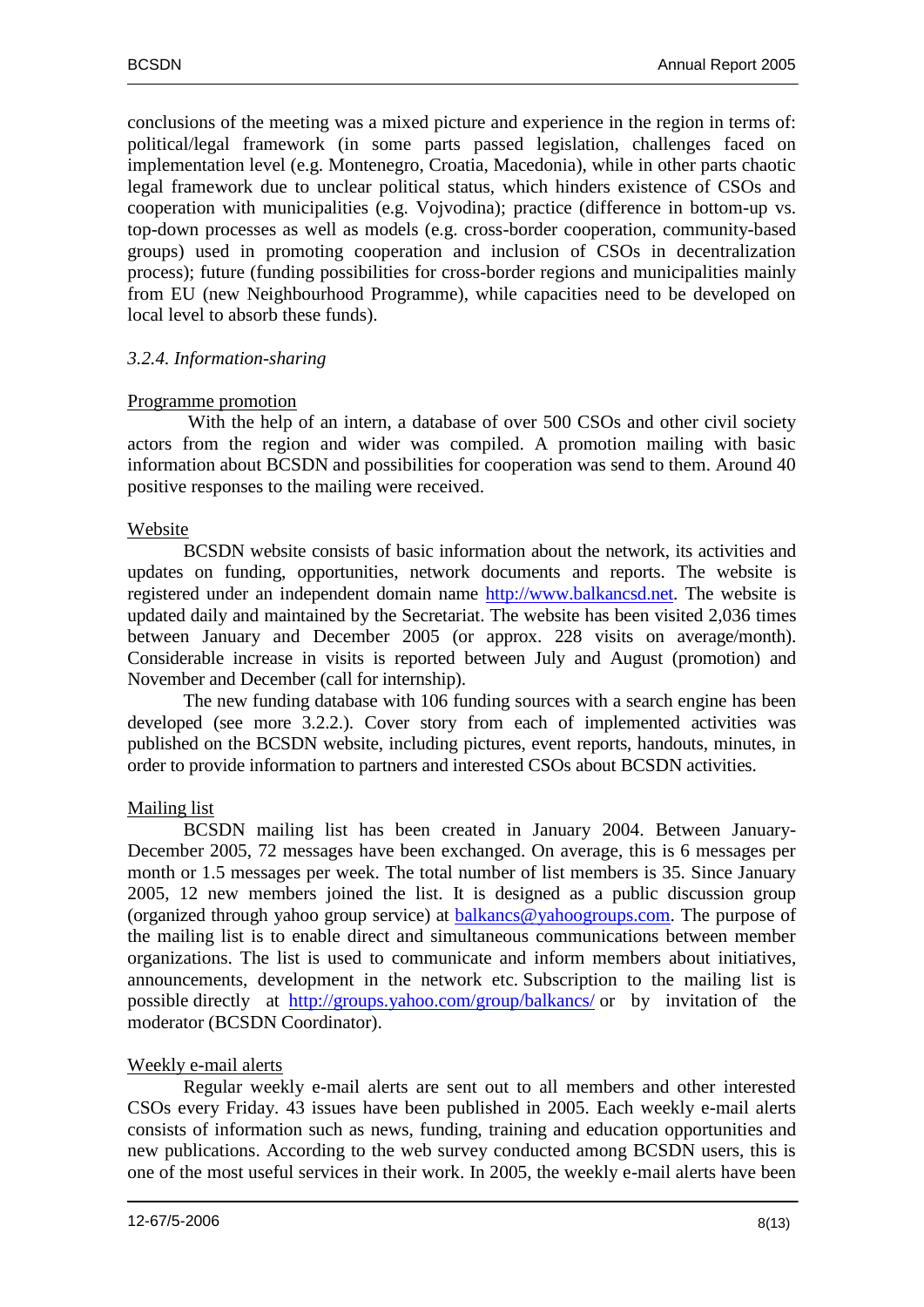improved from an MS Word to HTML format, which enables more professional and easier access to information distributed. Weekly e-mail alerts are currently distributed to over 80 addresses.

#### Newsletter

The Newsletter is published on BCSDN website and sent to members on a monthly basis. 12 numbers have been prepared and published in 2005. The Newsletter is prepared by the Secretariat and edited by BCSDN Coordinator with the aim to inform partner organizations about latest developments in the network, otherwise published on networks' website. It is published in electronic (PDF format) and consists of 3-4 pages on average.

#### Calendar of events

Calendar of events is designed as the main tool for sharing information on partner organizations' events and activities. The aim is to share information on organizational, training and other activities in order to promote culture of information-sharing for effective and efficient work. Calendar of events was to be published and distributed in printed and electronic form once to twice a year, based on information provided by partner organization. Calendar of events is currently not realized through a special service, but rather through ad-hoc information-sharing through other information-sharing tools (e.g. mailing list, website, weekly e-mail alerts).

#### Balkan Civic Practices

The planned publication of second issue of *Balkan Civic Practices* on the topic of EU funding has been rescheduled to 2006 due to newly created situation with awarding of two-year support by the EC (see also 3.2.2.). For this reason, BCSDN supported printing of publication *Demystification of Eurointegration* by Civil Society Resources Center.

### <span id="page-8-0"></span>**4. ORGANISATION**

#### <span id="page-8-1"></span>**4. 1. Governance and Management**

All undertaken activities (formulated as projects) are approved by MCIC Governing Board. Overall responsibility for the programme management lies with the Executive Director. Project Coordinator is responsible for overseeing the overall running of the Programme. Full-time BCSDN Coordinator (Project Officer) is responsible for programme coordination, its administration and thus, running of the Secretariat (established to divide responsibilities of MCIC as manager and member organization in the network).

The Programme is governed in cooperation and consultation with other BCSDN members through annual Steering Group meetings. The Group consists of directors/senior representatives of member organizations. The 2005 annual meeting took place on 1-2 April in Tirana, Albania and approved the Annual Report 2004, work plan for 2005-6 as outlined in the BCSDN Programme and discussed internal and external cooperation. The Core Group, i.e. group of contact persons from each member organization discusses and advises on concrete network activities on an ad-hoc basis.

MCIC has well defined procedures, including financial ones. The Executive Director is responsible for overall management, while the Accountant is in charge of financial management of the organization. Expenditures above a certain amount (as stated in Rules of Procedure) must be approved by the Governing Board (programme as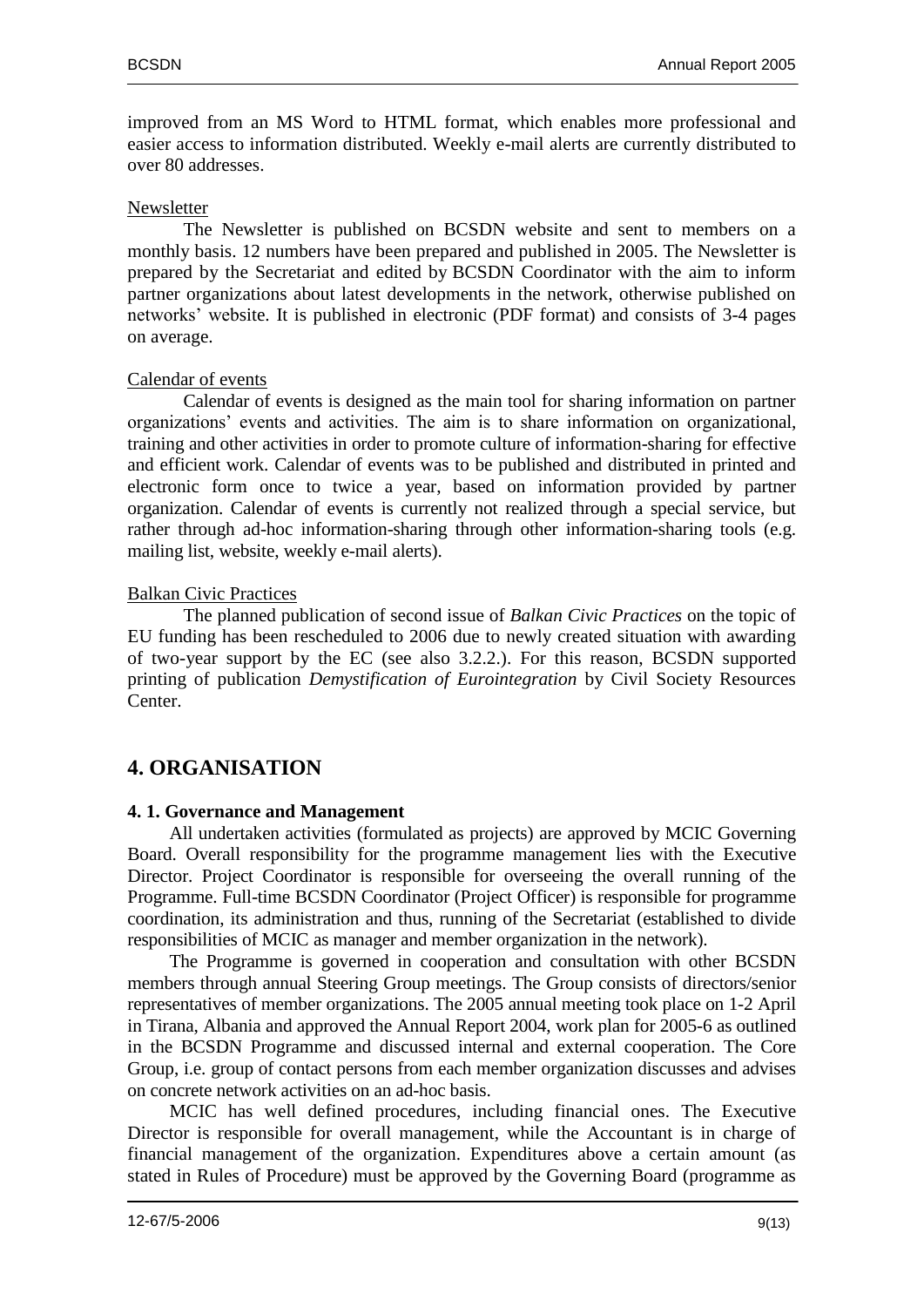well as operational). MCIC also has a Supervisory Board that has the right to control the management of finances.

Start-up meeting of partners under the new EC support for 2006-7 took place on 11 December in Skopje, Macedonia with the aim to discuss operational details before resuming of implementation in January 2006.

#### <span id="page-9-0"></span>**4. 2. Procedures**

Joint activities are managed and implemented by MCIC, i.e. the BCSDN Secretariat, and follow MCIC standard rules and procedures for activities (formulated as projects).

Activities on specific areas as well as part of joint activities (e.g. exchange visits) are managed by MCIC and implemented directly by BCSDN member organizations. For this reason, MCIC developed a regular procedure to initiate, fund, monitor and report on BCSDN activities. This was necessary to create a simple and effective procedure to manage relationships between MCIC and other BCSDN members, as well as to create basis for monitoring and evaluation of implemented activities.

The procedure consists of three elements:

a) Funding Proposal - a short standard form to present activity (including goals, target group, schedule, description of activities, participants and budget);

b) Contract - after reviewing the proposal, MCIC and the leading agency for the particular activity sign a standard contract (in English), which represents legal base and a financial document for the fund disbursement;

c) Reports - the leading agency for particular activity, according to the clauses of the contract, is required to submit a final report including an evaluation.

Invoices are checked on 3 levels (Responsible Officer, Accountant, and Executive Director).

Annual financial statements are audited by KPMG.

# <span id="page-9-1"></span>**5. EXTERNAL COOPERATION**

As an informal and open network, BCSDN cooperates with other networks, organizations and stakeholders to realize its goals. In 2005, BCSDN continued its cooperation with Association of Protestant Development Organizations (APRODEV) from Brussels, Belgium through participation of BCSDN member organizations in their capacity-building programme and the work of the Working Group on Central and Eastern Europe (now Working Group on Central, Eastern Europe and Central Asia), which manages the programme. With the new APRODEV programme 2006-9, BCSDN became a permanent member of the Working Group and is expected to share responsibilities with APRODEV in managing and implementing capacity-building in the area of EU funding, lobbying and advocacy.

Through award of two-year grant contract by the European Commission for its activities in 2006-7, BCSDN has created partnerships with two strategic partners, i.e. European Citizen's Action Service (ECAS) from Brussels, Belgium and Center for Information Service, Cooperation and Development of NGOs from Slovenia. These partnerships will further BCSDN's and its member organizations' goals of cooperation and strengthening partnerships between organizations in and outside of the region.

This year, an interest has grown in membership possibilities in the network. Organizations from and outside of the primary region of BCSDN work, such as Serbia, Turkey and Slovenia, have expressed interest to become members of the network. This is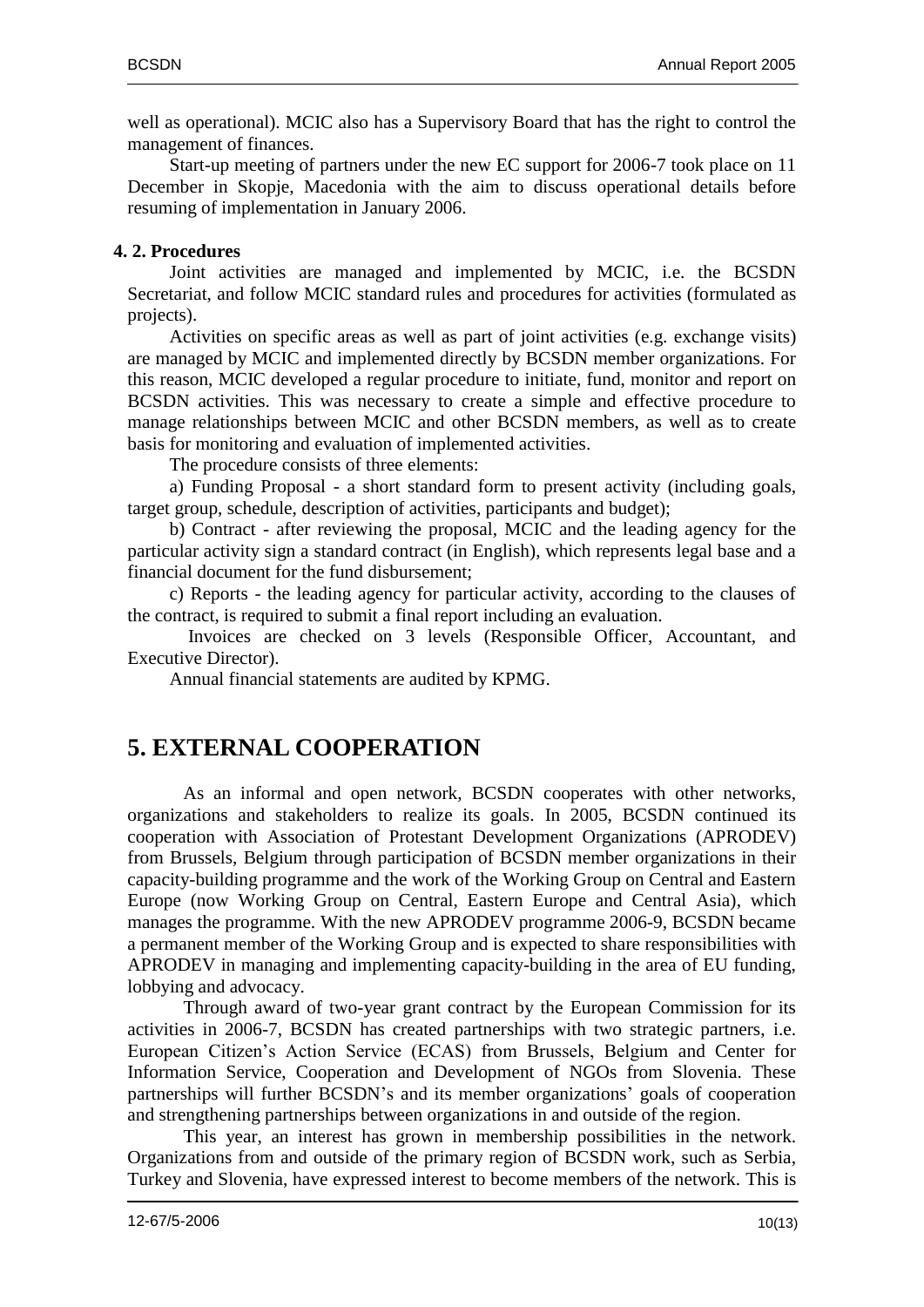probably a result of programme promotion (see 3.2.4) and growing relevance of BCSDN activities to other CSOs in the region. Since the network does not have developed criteria for membership, a special Working Group on vision and mission was created in 2004 to work on this issue. The Group is yet to meet and develop proposal in 2006. However, Center for Development of NGOs (CRNVO) from Montenegro became the  $12<sup>th</sup>$  member of the network in July, based on consensus by all member organizations as there is currently no member from that territory (similarly is the case with Bosnia and Herzegovina).

The Secretariat promoted the network and its work on several other occasions: Networking conference for NGOs in SEE, EuroBalkans Foundation, Belgrad, SCG 25-26 June; East West Institute NGO Council Meeting, Ohrid, Macedonia 22 July; EU and Strengtening Civilc Dialogue, Zagreb, Croatia, 30 September.

# <span id="page-10-0"></span>**6. BOTTLENECKS, PROBLEMS AND SOLUTIONS**

The programme has achieved good realization of activities in the areas of common interest (i.e.  $1<sup>st</sup>$  and  $2<sup>nd</sup>$  priority area), which are managed by the Secretariat in the first half of the year, while this was lowered in the second half. This was due to pending signature of the grant contract with the EC (EC awarded BCSDN a grant for two-year support in July 2005, which covered some of activities planned for 2005), which took place only in December 2005. Implementation of activities in specific areas of concern was improved. The first meeting of the Working Group on diaconal practices and Working Group on decentralization took place. The two other Groups (i.e. gender and anti-trafficking; and social corporate responsibility and anti-corruption) are yet to take place, due to tight organizational schedule of member organizations leading the two Groups.

Communication in the network remains vertical (i.e. Secretariat-members), with exception when direct feedback on particular issues is requested from members (i.e. questionnaires for need assessment, participation in coordination activities). Members see reasons for these in overwork in their own organizations and constrained financial situation created by withdrawal of donors from their organizations. The Steering Group gave recommendations on overcoming this situation: finding additional financial support for participation at coordination meetings; calls/information on possibilities for supporting exchange and other visits and creation of a mechanism for supporting joint application and development initiatives. Additionally, activities under 2nd priority area are to be implemented by interested member organizations, in cooperation with the Secretariat, with the aim to enable greater involvement and relevancy of the Programme to the members. The following measures have been implemented so far: training on mobilization of resources was delivered by a member organization, which should strengthen the ownership of the programme/network. Further, the EC approved a join application by members, which will enable financial support for activities of the network and its members in 2006 and 2007.

On the other hand, interest in the network and cooperation/becoming member is growing on the part of other CSOs in the region and beyond. Although the network functions as open and informal, these calls for further need for the network to agree on different modes of cooperation with other CSOs and actors, primarily through the work of the Working Group on vision and mission (see 5.).

In carrying out activities in this year, decentralized implementation has been applied to some activities in the area of common concern. This was aimed at enhancing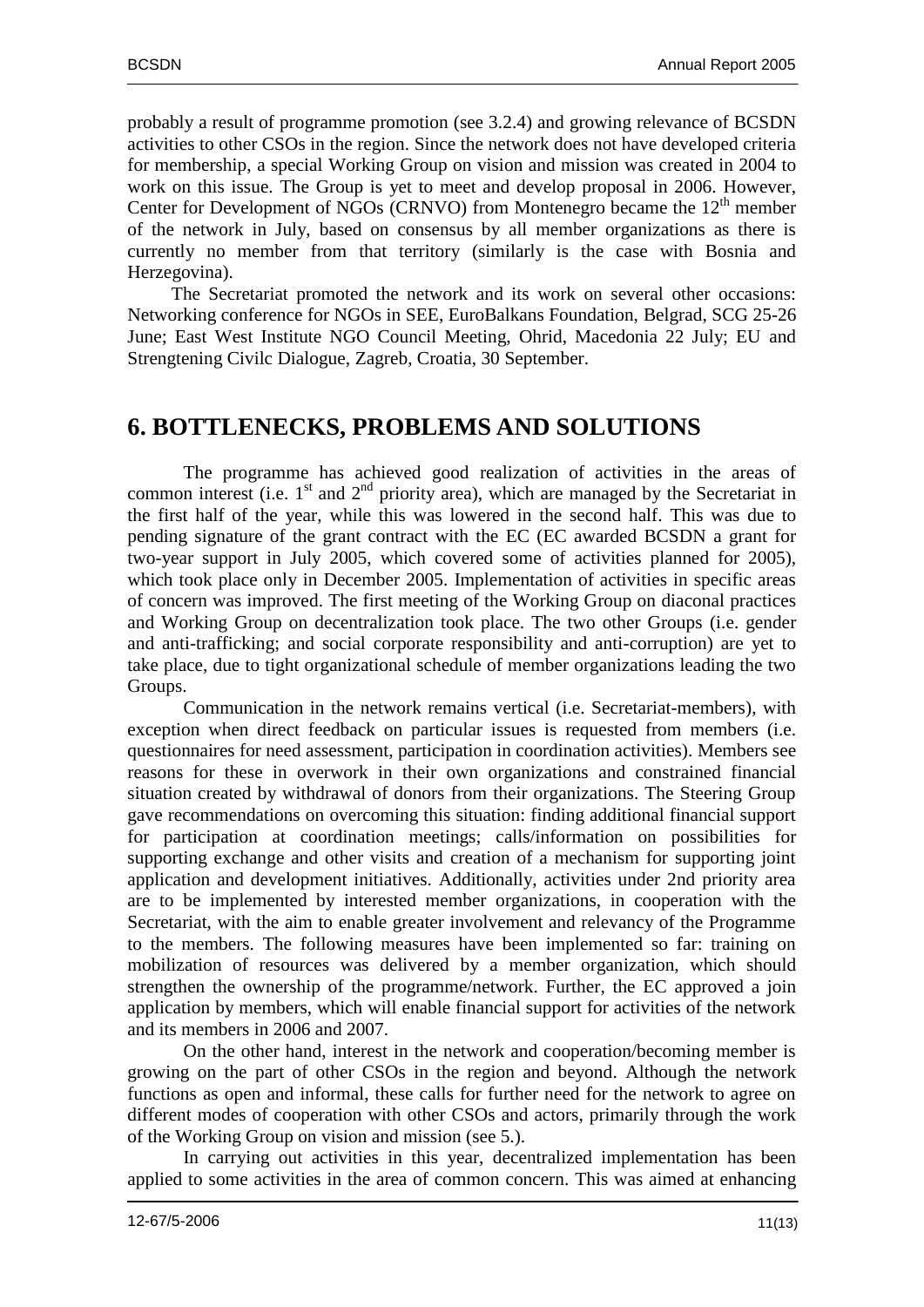relevance and involvement in operational level as well as ownership of the programme/network by all member organizations. One exchange visit (Pokrov Foundation and Philanthropy) and training on mobilization of resources (organized and delivered by Opportunity Associate Romania) were implemented in such a way. Additionally, publication of cover stories and activity reports on BCSDN website was aimed at motivating other member organization by way of best practices and positive example of such practices. Decentralized implementation and cover story publication will continue in implementation of BCSDN activities in 2006-7.

This year, BCSDN engaged volunteers-interns, who helped in implementation of daily work at the Secretariat. They were primarily involved in helping out with information activities such as promotion, development of new funding database and weekly e-mail alerts. Based on this ad-hoc experience, a call for interns was lunched in November 2005 with the aim to systematically recruit volunteer-interns for 2006. There was a big interest (30 applications, with candidates from all over the world). Inters were helpful with the workload in the Secretariat as well as enabled opportunities for young people to learn more and act as multipliers for the work of BCSDN.

### <span id="page-11-0"></span>**7. FINANCIAL REPORT**

See attached Excel sheet